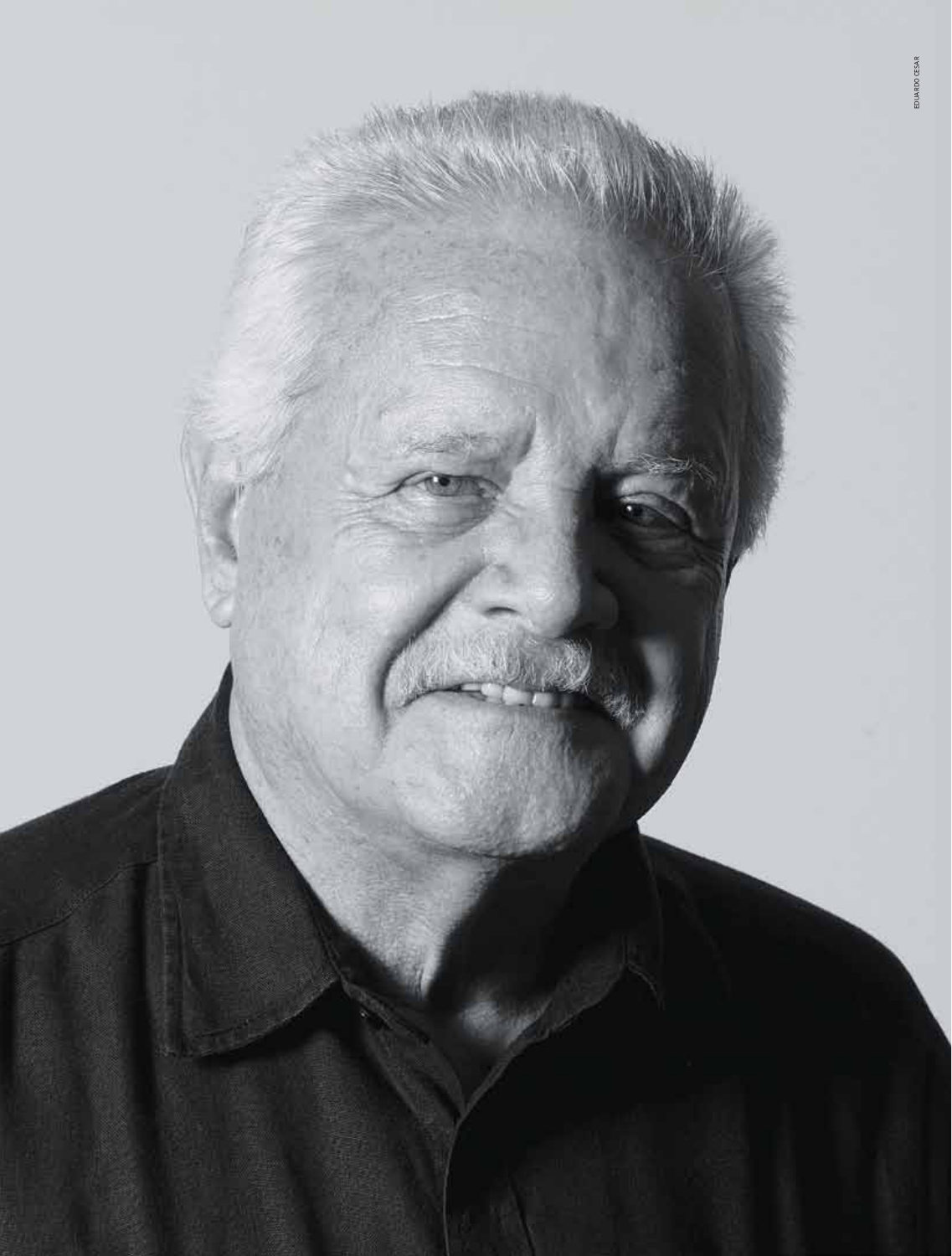# **The scientist of neglected diseases**

**Neldson Marcolin and Ricardo Zorzetto**

Published in February - 2013

The professor Erney Plessmann Camargo<br>
ended the interview below decisively:<br>
"I like to do research, and I no lon-<br>
ger need to think about my career."<br>
At 200 <sup>79</sup>, the parasitologist referred to bis ended the interview below decisively: "I like to do research, and I no longer need to think about my career." At age 78, the parasitologist referred to his latest interest: studying protozoa of the genus Trypanosoma, which have no medical importance. His confession of this topic of research seems amazing to those accustomed to seeing him as a researcher and administrator concerned with finding solutions that have an impact on public health and science management. At the same time, this interest seems natural for a researcher whose love for science always came first.

Camargo's stories bring to mind the teachings of Professor Samuel Pessôa (1898-1976), department chair at the School of Medicine at the University of São Paulo (USP), who influenced generations of students to study medicine related to Brazilian social problems. Camargo sought to be faithful to these teachings and produced important scientific papers related to Chagas disease and malaria, two neglected diseases that affect the most disadvantaged.

Persecuted by the military regime in 1964, the parasitologist, who never denied his connection to the left, departed the country to work in the United States. Upon his return to Brazil in 1969, with no place at USP, he worked in private business for two years until he was hired by the São Paulo School of Medicine (EPM), today part of the Federal University of São Paulo (Unifesp). He remained there for 15 years and recreated the Parasitology Department.

By 1986, he was back at USP as a full professor. Hundreds of people attended the lecture that he gave as part of the official examination for the university position in the name of the many treated unjustly by the regime. Back at his home institution, he also restructured the Parasitology group and was the first Dean of Research before becoming President of the National Council for Scientific and Technological Development (CNPq). He was President of the Butantan Institute and today is in charge of the Zerbini Foundation, which manages the USP Medical School's Heart Institute (USP-InCor). Married with four children—all scientists—Camargo granted this interview to Pesquisa FAPESP.

# *You finished your undergraduate degree in 1959, an important time for the USP Medical School. Your classmates and mentors at the time became renowned researchers, such as Luiz Hildebrando Pereira da Silva and Victor and Ruth Nussenzweig, among many others.*

Luiz Hildebrando and Victor are a little older than I. That was an exceptional time at the School of Medicine. Many students became respected scientists. Sérgio Henrique Ferreira, Walter Colli, Nelson Fausto, and Ricardo Brentani, for example, formed a small group that was beginning to do research. I, however, decided to stay in the Parasitology Department as early as my second year. The principal groups at the school that accepted students and researchers were Biochemistry, where Isaías Raw worked; Physiology, where Gerhard Malnic and Maurício Rocha e Silva worked; and Histology, the best department at the school, where the cream of the crop worked, directed by Luiz Carlos Junqueira. And there was Parasitology, which was also

#### **AGE** 78

**SPECIALTY** Parasitology

#### **EDUCATION**

University of São Paulo (undergraduate, PhD and tenure) Pasteur Institute (post-doctorate)

#### **INSTITUTION**:

Institute of Biomedical Sciences (ICB), University of São Paulo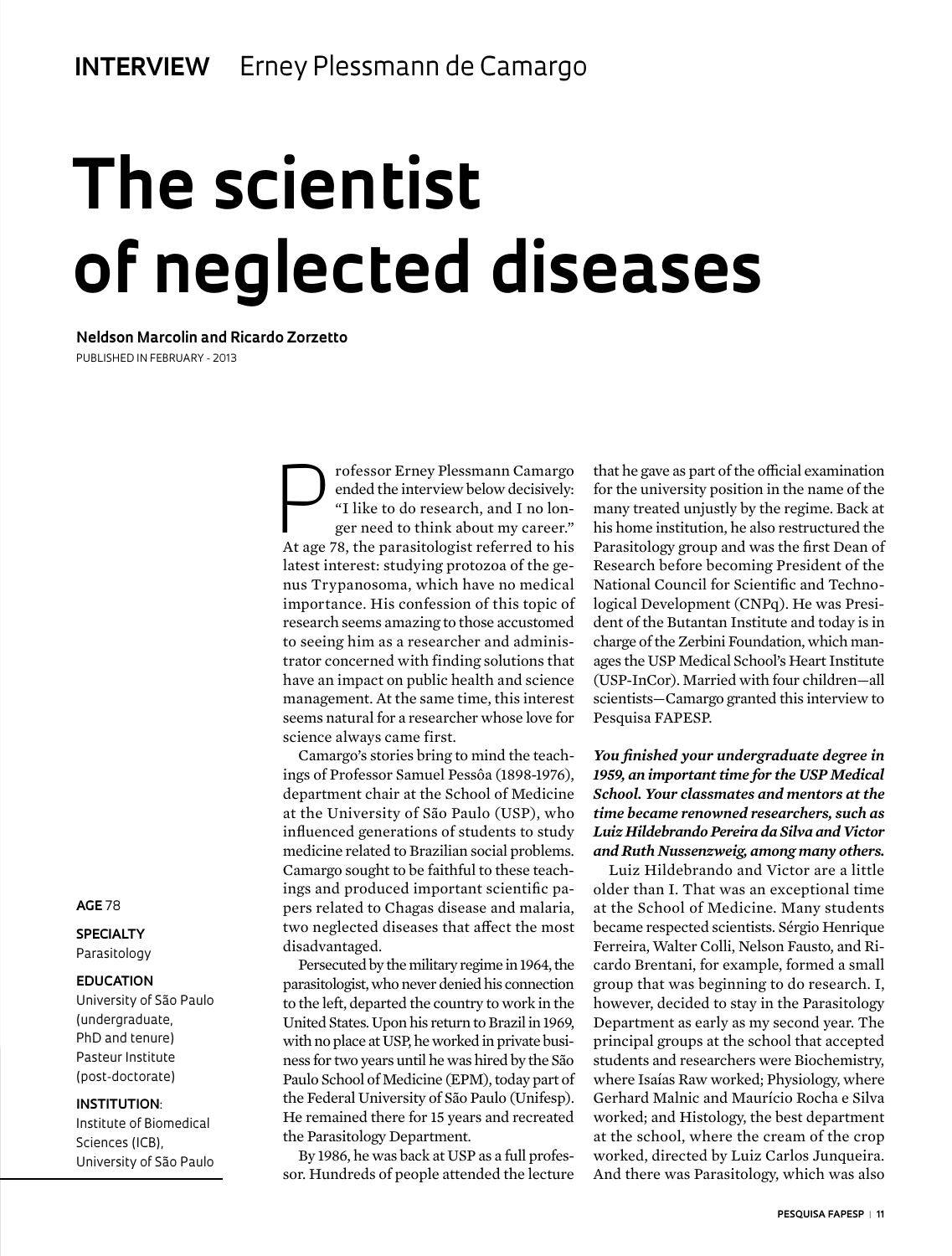top quality. Hildebrando, Nussenzweig, and Luís Rey were all there. Samuel Pessôa [the Head of Parasitology] had already retired by the time I got there.

# *Was there some special characteristic of that time that attracted students to research so early?*

It was a very important period in the history of the biological sciences because the double helix had been described shortly beforehand, in 1953, and they were beginning to understand how DNA worked. Peter Mitchell had discovered the process of energy production in mitochondria in 1961 and created an entire area of research around it, which, until then, had been a mystery. With electron microscopy, the cell structure began to be understood. They discovered the ribosome and how the synthesis of proteins occurs at about that time, when we were undergraduates. There

> cumstances that encouraged us to become interested in science and great professors who taught us this, such as Michel Rabinovitch, Isaías Raw, Roberto Carvalho da Silva, Luiz Carlos Junqueira, Ferreira Fernandes, and the folks in Parasitology. We had enthusiastic, informal seminars in which everyone wanted to know what was going on. The folks in human genetics, Pedro Henrique Saldanha's group, also met with us. Every week, someone would talk about the most varied subjects, not just parasites. I gave

were very favorable cir-

**The best place to learn natural history was at the School of Medicine**

> one on the T4 virus, which was a lot of work. They were just beginning to map it. It was the start of understanding how information is stored in DNA. We studied a lot. It was very exciting.

# *The medical course was a kind of undergraduate degree in sciences, then? [In Brazil, future physicians begin studying medicine at the undergraduate level, rather than as graduate students.]*

It was an undergraduate degree in sciences, certainly, although we could not escape the obligations of medical students. The school was very good. Even if we hadn't wanted to, we would've ended up learning medicine well. It didn't matter if your interests were elsewhere. I delivered two or three dozen babies, for example. It was mandatory. I had to do an appendectomy, with an experienced surgeon at my side, of course. It didn't matter that I didn't want to be a surgeon. The obligatory residency in medicine had been created not long before that. My class was one of the first to do it. But I have no complaints, on the contrary.

### *What was your research in parasitology like?*

I really liked natural history. At that time, in the 1950s, the best place to learn natural history was at the School of Medicine. Biology—today's biology is very good—was just beginning. Great researchers of that time, such as Paulo Vanzolini, studied medicine and later became biology professors. Moreover, there was the advantage that a doctor could be a biologist, but not the reverse. [A biologist would have to take the undergraduate course in medicine to be a physician, whereas someone with an undergraduate degree in medicine could continue on to graduate work in biology.]

# *You have four children. Did they follow your example?*

Two are doctors: Marcelo, who works in Rondônia, and Fernando, who is a doctor at the Albert Einstein Hospital here in São Paulo. The other two are also scientists. Luis Eduardo is at the Luiz de Queiroz School of Agriculture (Esalq/ USP), and the other, Anamaria, is a biologist at the Ludwig Institute for Cancer Research. I did not demand that they follow this path. It was natural. My wife, Marisis, is a researcher in literature and was a director of the Pontifical Catholic University (PUC-SP). But none of my children studied literature, only biological sciences.

# *Your most cited article, on the growth and differentiation of Trypanosoma cruzi, the protozoan that causes Chagas disease, was the first that you wrote. Why was it important?*

The paper already has 704 citations and is still cited. There was a problem: Trypanosoma cruzi was very difficult to cultivate. We used what was called Muniz medium, a base of blood with agar and very little liquid. To obtain 1 gram of Trypanosoma, I needed 50 bottles of Muniz. I had already graduated, and it was my first research project. I wanted to study the biochemistry of Trypanosoma. To this end, I needed a lot of it, and one nest would not be enough. One of the things I wanted to know was how T. cruzi differentiated. Cellular differentiation is, even today, a fundamental problem in biology. To obtain the ideal cultivation medium for T. cruzi, I spent a lot of time doing culinary activities: I removed one salt, I added another, I added something else. At the same time, I was studying the parasite. This is why the article was entitled "Growth and differentiation of Trypanosoma cruzi" and not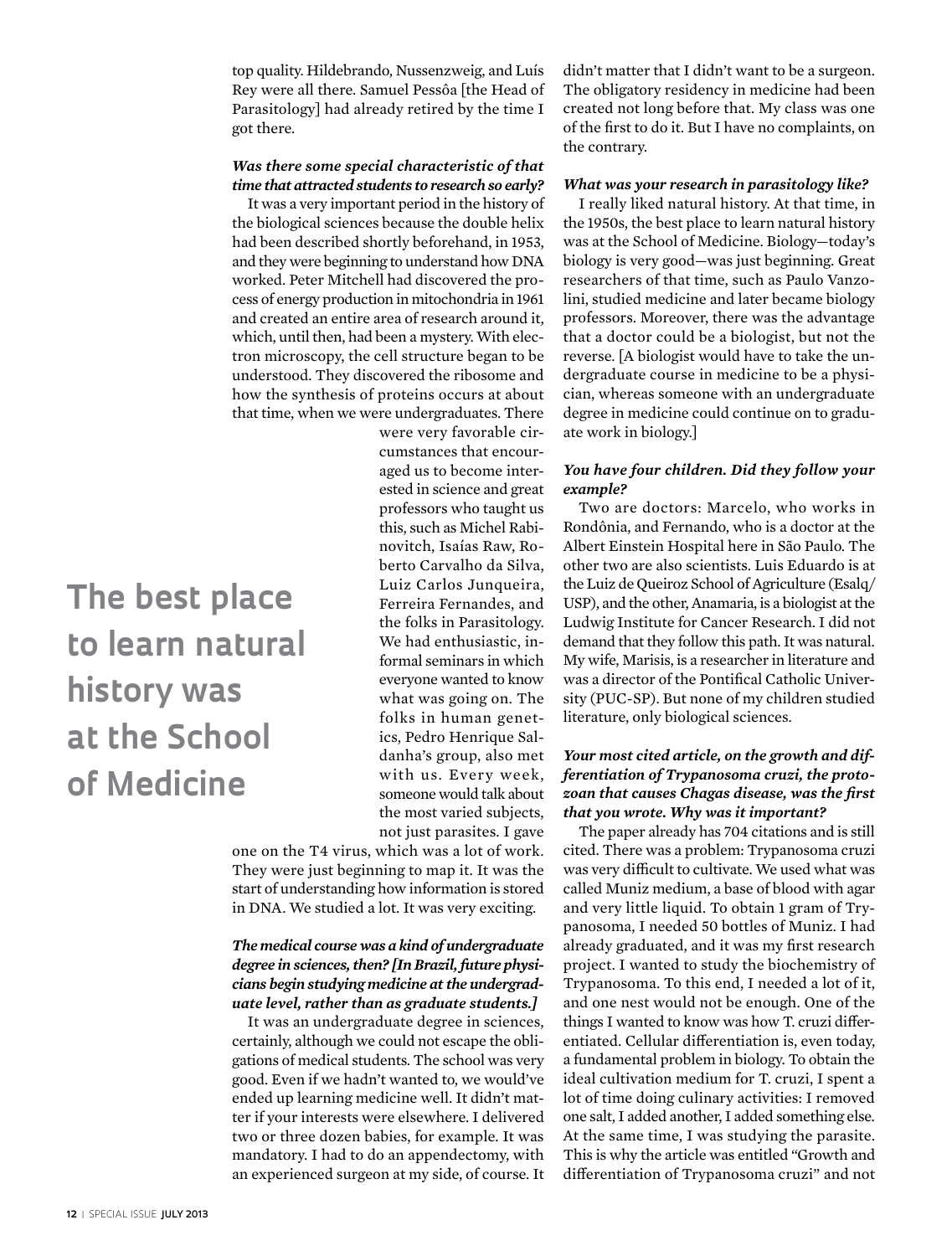"Production of the culture medium." There was a basic culture medium that a researcher from Florida used for bacteria. I used it and started adding other ingredients. I then arrived at a medium that is called liver infusion tryptose (LIT). It was very important not only for me but also because it allowed everyone working with the protozoan Trypanosoma to produce it on a larger scale. I started in 1962 and spent a year doing this. But the article came out in 1964.

# *Everything happened thanks to your interest in natural history...*

Parasitology was the closest thing to natural history at the School of Medicine. I could have chosen microbiology, too, but the department was not as good as Parasitology. In my second year, I became friends with the staff in the department and started to visit it. I must say that there was something more that drew me to the Parasitology Department: everyone there was politically left leaning. It was the Red Department of the School of Medicine. My political sympathies were on the left, and this encouraged our friendship. Initially, as an undergraduate, I worked with Luís Rey and Kurt Kloetzel on schistosomiasis. They gave me some small tasks, but most importantly, I participated in departmental meetings. Later, I started working with Luiz Hildebrando. He was working on his thesis to obtain tenure, and I helped a bit. Luiz did not receive a doctorate but went straight to the tenure thesis, something that was allowed at the time. When I graduated, I thought I should learn a bit more biochemistry and did a two-year internship with Sebastião Baeta Henriques at the Butantan Institute. During this period, I met Leônidas Deane, a very important figure—perhaps the most important in our group, though not the most famous—who was highly respected by all of us. He was the guru after Samuel Pessôa. Samuel was far above the rest based on his academic, political, and social activities. He was our reference. But Deane was second after him and took over the chair in Parasitology for a year. He obtained an opening and brought me in. I was a lecturer. That was in 1962, and it was there that I began working on the LIT culture, published in 1964. After the military coup of March 31, 1964, our work was suspended by Institutional Act No. 1. Me, Hildebrando, Thomas Maack, Pedro Saldanha...There were five or six in medicine. I had accumulated all of the research data and intended to work slowly. Because of the suspension, I decided to finish it quickly and began to work 24 hours a day on the LIT article. It was very difficult because it was my first article, and I had no idea what I was doing. Hildebrando and Victor had already left, and it was Michel Rabinovitch who helped me write the paper.

# *What was the political activity like at the School of Medicine?*

Professor Samuel Pessôa took over the Department of Parasitology in 1931. He was untouchable in that position and was able to be a communist at an extremely conservative institution like the School of Medicine then was. The academic spirit prevailed over political convictions. Pessôa always tried to perform medical research linked to social problems. He wanted to solve the problems of the Brazilian people. I'm not exaggerating. He said that himself. He was a Communist Party candidate and a friend of Luís Carlos Prestes and had charisma and reach beyond the school. Jovina, his wife, was an ideologist, even more communist than he was. Personally, they were very pleasant people—engaging, charming. This brought great unity to the group. Over the years, I became friends with Pessôa, even though

I was just a boy. It was not just a professor-student relationship. We would go for drinks at the Riviera, a bar on the corner of Avenida Paulista with Rua da Consolação, which later became popular with leftists. Jovina would get angry. When he retired, he went to work at the Butantan Institute. For free.

# *Were you ever arrested?*

Pessoa was arrested several times, before and after 1964. I was when I returned from the United States in 1969. Police Chief Sérgio Paranhos Fleury went crazy and created the Fishing Net Operation

(Operação Tarrafa), as it was called in repression jargon, to arrest leftist intellectuals. It was an outrage. The professors in the Parasitology Department became targets after the 1964 military coup. Those extremely interesting scientific meetings were classified as subversive meetings. In a sense, they were. In experimental science, when we want to discover new things, we must go against established knowledge. And the extremely conservative School of Medicine was founded on established knowledge, on erudition. That group was really anti-erudition, as it created new ideas. In that sense, we were subversive. But strictly speaking, no one conducted communist party activities. We met at the building on Rua Maria Antonia. I knew everyone, and we talked a lot. Sometimes, a group of intellectuals who we admired would join us: Fernando Henrique

# **Parasitology had various communists and was known as the Red Department**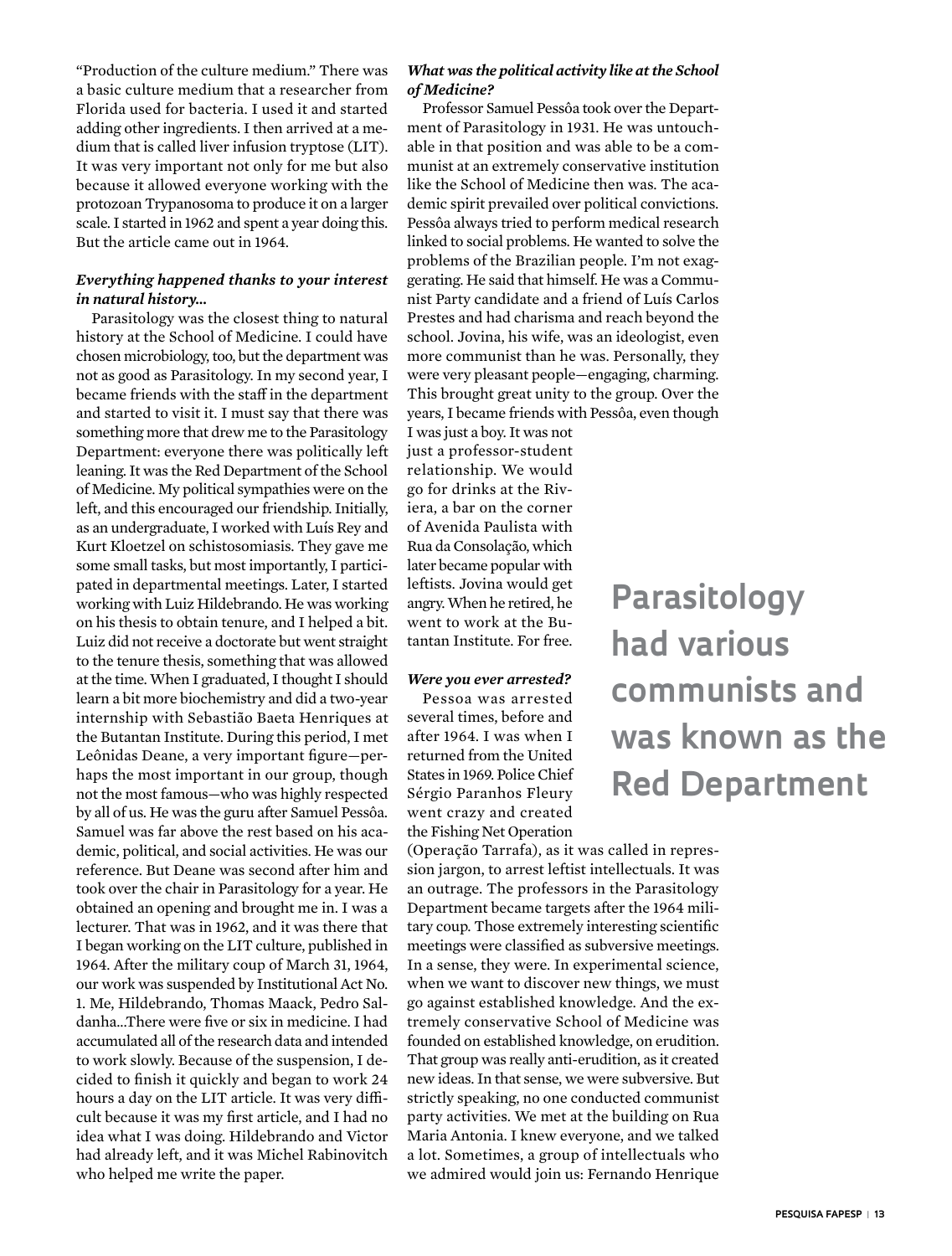Cardoso [later President of Brazil], Florestan Fernandes [a sociologist], Mario Schenberg [a physicist], or Vilanova Artigas [an architect].

#### *Did you leave the country preventively?*

After 1964, there was a Military Police Investigation (MPI) at the School of Medicine. One soldier and two assistants interrogated us in a room. At the Ribeirão Preto Medical School, this did not happen. The director, José de Moura Gonçalves, was a spectacular figure—he was my symbolic PhD advisor—and he did not let them conduct an MPI at the school. He said that if they wanted to carry out their investigations, it would have to be at the police station. At the School of Medicine here in São Paulo, the situation was quite different. The investigation was clearly supported by the administration. They interrogated everyone over a three-month period. It created a very bad environment. However, even

**More than 200 people attended the lecture I gave as part of my official examination for the USP position as a sort of redress**

then, we had some surprises during this period. Since we were targets, and especially those of us in the Parasitology Department, several close friends withdrew and no longer spoke to us. Some, who were not such close friends, offered their help. I left the country because the MPI formally accused us before a military court, and we would be judged shortly. At that point, an American researcher, Walter Plaut, invited me to go to Madison, Wisconsin. I left before the trial, in which everyone was acquitted. I received a good salary in Wisconsin.

### *What was the surprise that occurred during this period?*

During this period, between being fired by Institutional Act No. 1 and leaving the country, we received no salary. I had a wife and three children, and Hildebrando did, too. A group of people—I will not say who—joined together to collect money and pay our salaries. The leader of this group was a militant who belonged to the National Democratic Union (UDN), a very conservative party. We received full pay during that period with the help of colleagues at the university, and we did not even know who they were. Difficult times always bring these surprises. For example, Moura Gonçalves was a wonderful person but was not on the left. He not only prevented the MPI from being conducted within the Ribeirão Preto School of Medicine but also helped us when the government issued Institutional Act No. 5 [a decree giving almost absolute powers to the military dictatorship], shortly after Hildebrando and I returned from abroad in 1969 and were planning to start working in Ribeirão Preto. Moura secretly gave me his full salary to purchase plane tickets so that Hildebrando's family could leave the country again.

#### *How was your time in the US?*

They were five very good years. I wanted to continue my research on Trypanosoma cruzi, but I was in a cytology lab, and I was not allowed to perform research with pathogens. I had to find something else and chose to work with a local aquatic fungus. I could carry out decent biochemistry research there. I joined Professor Jack Strominger's group. He had discovered how penicillin worked. My friends Carl Peter von Dietrich and Julio Pudles were there. We worked together on synthesizing the wall of my fungus, which is made of chitin. Together, we discovered the synthesis mechanism for chitin. It was an important result and is still cited even today.

# *Why did you decide to come back in 1969, when the regime was worsening?*

It didn't seem like the regime was worsening. The government created a reintegration program for scientists and invited us, Hildebrando and me, to return with some perks. The program was coordinated by Paulo de Góes at the Federal University of Rio de Janeiro. That's why we came back. But four months later, Institutional Act No. 5 was issued. It was clear that there were conflicts within the regime. Without a job at the university, I went into industry. I worked at Editora Abril, a publisher, at the invitation of Pedro Paulo Popovic, an intellectual in the true sense of the word who was highly regarded by the Civita family, owners of the publishing house. He brought in many people from the left. In my case, I was hired to work on the Medical Encyclopedia and Medicine and Science. The articles came from Italy, and we adapted them for publication here, inserting information on Brazilian diseases. I also worked in the analytical laboratory Lavoisier. I lived that way for two years and earned more than I would have in 10 years in academia. But what I really wanted was to return to the university.

# *Was that when the invitation came from Unifesp?*

During the period in which I was at Editora Abril and Lavoisier, I also worked at the Gastroenterology Institute, run by José Pontes. I established an analysis and research laboratory there. When I was at the Institute, Professor Leal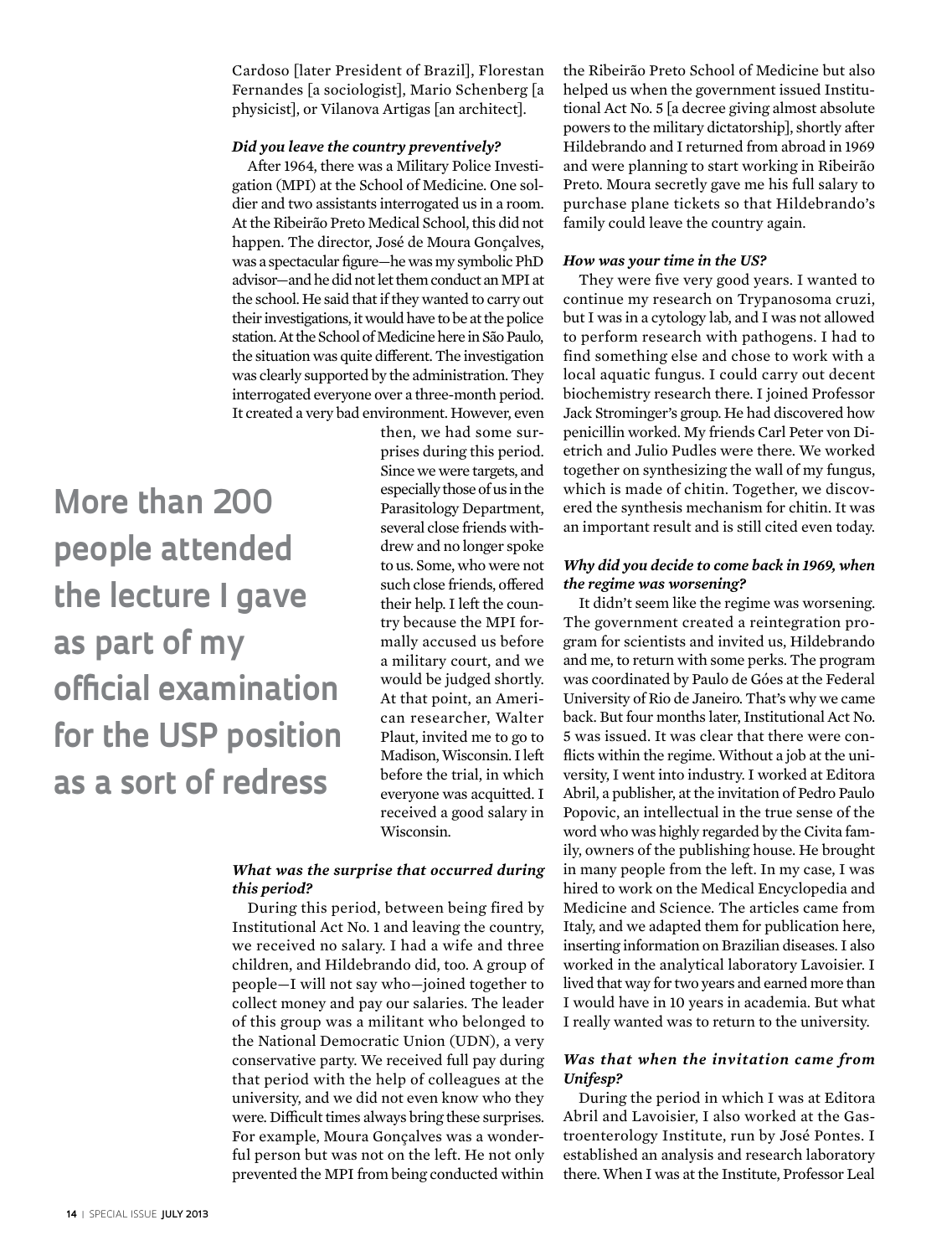Prado invited me to go to the São Paulo School of Medicine (EPM), now part of the Federal University of São Paulo (Unifesp). They had created a Biomedical Sciences course and invited me to teach Microbiology and Parasitology. I thought it was great, but I warned Prof. Prado of the problems with Institutional Act No. 7, which prevented people who had been suspended from being hired for a government position. He told me to talk to the dean. And that was when I was surprised again. The dean was Horácio Kneese de Mello, who simply hired me, saying that he was not obligated to obey any institutional act. I went to the EPM and began as an assistant professor and soon rose to associate professor and then full professor.

#### *When did you finish your doctorate?*

The graduate course, as it is known today, was created in 1967. I was given the choice of following the old or the new doctoral program. I chose the old system, in which I only needed to write a dissertation. Since I had done work in the US, all I had to do was organize it and talk to my pro forma advisor, Professor Moura Gonçalves.

# *How long did you stay at the São Paulo School of Medicine?*

Fifteen years. When I arrived, the Parasitology Department was not strong. I hired biochemists and biologists, but no parasitologists, to change the department's outlook a little. The people there worked a lot and gained national recognition. The department is small today but scientifically spectacular. That was something important in my career: the recovery of the department and the creation of a graduate degree in Microbiology, Parasitology, and Immunology at the EPM, together with Luiz Trabulsi and Nelson Mendes. The course had a Capes [Coordinating Agency for the Improvement of Higher Education Personnel] grade of 7 (the highest) right from the start.

#### *Why did you decide to leave?*

At the EPM, the Parasitology group had three or four professors and could not grow. At USP, the group included professors from eight schools, with a total of 20-25 professors. The difference was enormous. I returned to USP at the invitation of Flávio Fava de Morais [later President of USP], who was Director of the Institute of Biomedical Sciences (ICB). Everyone understood the reasons that I returned to USP and supported me. The official examination was beautiful. There must have been 200 people there for my lecture, which is rare. Normally, official examinations for full professors attract at most 20 people. Mine was a sort of redress. People from all over the university came. When I arrived, Hélio Guerra Vieira was the president of USP, and José Goldemberg was the

president after him. Goldemberg asked me what I needed to change the department and gave me all of the support I needed. I hired eight or nine new professors, and we were able to purchase machines and material. What a leap. Scientific production went from 0.2 articles per year per professor to 4. During the same period, the University's structure changed. A dean of research position was created around 1989-90, and Goldemberg nominated me for the position. I was the first Dean of Research at USP. Roberto Leal Lobo succeeded Goldemberg. At Lobo's request, I continued on as Dean.

# *You redesigned the department and set up the dean's office at the same time?*

Yes, I worked a lot during that period. But since there were a lot of good people here in the department, I did not need to supervise my colleagues much. What took a lot of time, during Goldem-

berg's tenure and then Lobo's, was obtaining a large loan from the Inter-American Development Bank for the University.

# *With all of these management activities, did your lab work fall to the wayside?*

I always continued working with my staff. My production level fell, of course, but never to zero. After I was no longer the department head, I went to the Butantan Institute to direct it and then to the National Council for Scientific and Technological Development (CNPq). There were no **To study malaria, I saw that we had to go to Rondônia and not just stay in São Paulo**

crises while I was at Butantan. It was a quiet year. Since I am a member of the Institute's board, I had to take on the presidency two other times to calm people in moments of crisis. But it was only for two months each time.

#### *What about during your time at CNPq?*

It was at the start of Luiz Inácio Lula da Silva's first term as president. In the beginning, it was complicated because a lot of people rejected Roberto Amaral, the Minister of Science and Technology. The CNPq had no money and was not paying the funds it had granted. To our surprise, the President gave us the support we needed. When Robert obtained funds, the first thing I did was pay off all of the CNPq's debts because I would have no credibility with the scientific community if I didn't. Later, I could think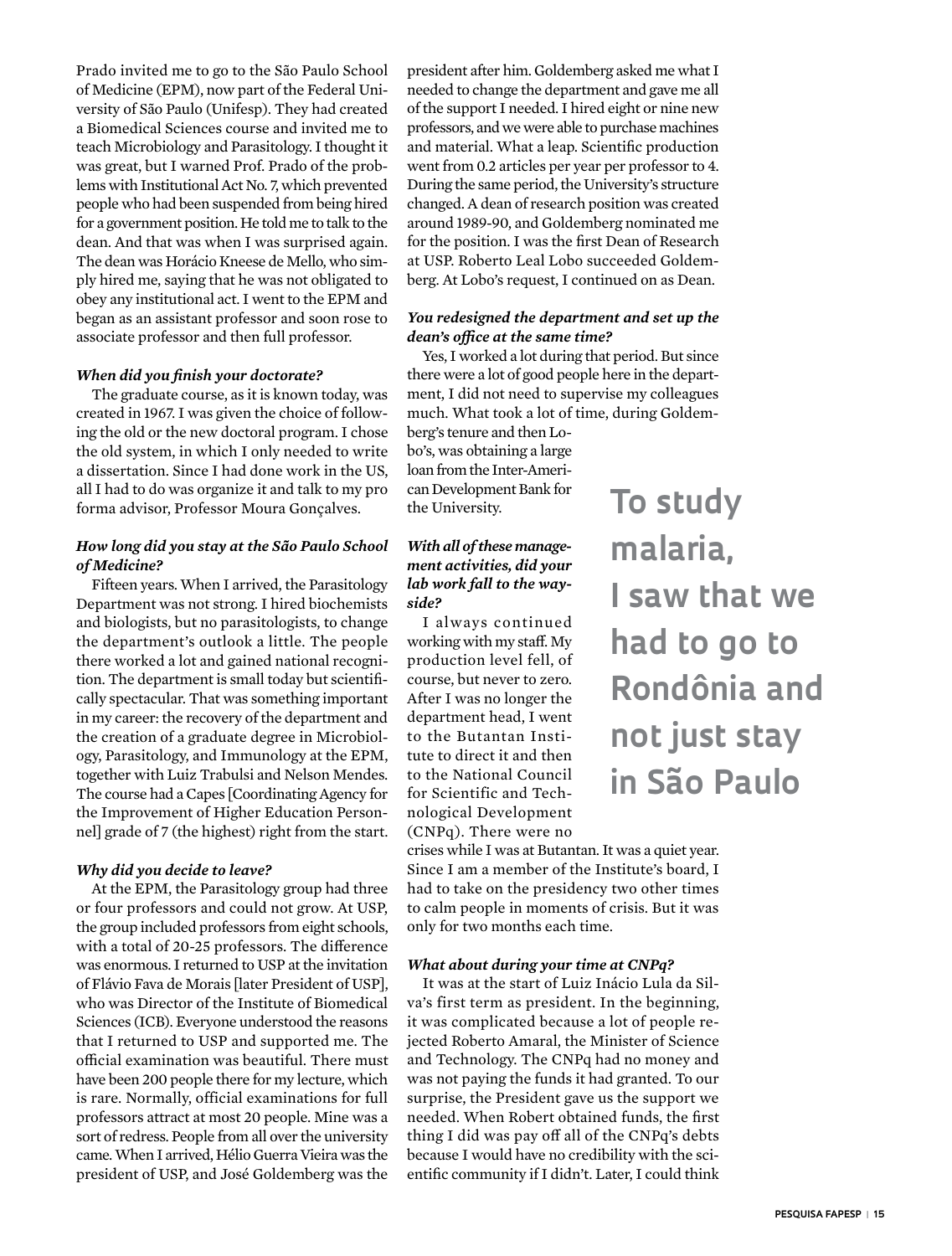about future projects. It was a good strategy. In the end, Minister Roberto Amaral proved to be a great minister, sensible and competent. He gave me great support. We are friends even today.

# *Was the Lattes Platform [for storing researcher CVs] created under your management?*

It had already existed offline. Researchers had to download a program, fill in the data, and send it back. It was very complicated. We simplified the process and put it online. That was in 2004, shortly after I got there. At that time, we also created the Carlos Chagas Integrated Platform for use by researchers and for contact with the CNPq.

# *Before CNPq, you spent time doing research in Rondônia. What was that experience like?*

It was important. Before working there, in the 1980s, I took a post-doctoral position at the Pasteur

# **Evaluating science using the impact factor is dangerous because the measurement is for different areas**

Institute to learn more about molecular biology. At the time, I was trying to determine what had become the largest challenge in parasitic diseases in Brazil. Chagas disease had been practically controlled. I concluded that the biggest problem was malaria as a result of the decision by the military government to promote the transfer of people from the south to the Amazon region. There was an increased incidence of cases, from 1 million to 1.5 million cases per year, just in Rondônia. When I came to the department at USP, I saw that we could

not forget about malaria. We had to have a field project. We set up a project for the Amazon region and took advantage of the experience of Professor Marcos Boulos, who ran a research center in Rondônia. I proposed a joint project to Hildebrando, who was then at the Pasteur Institute in Paris. If need be, we could do the molecular biology research at Pasteur and in my lab, but the fieldwork would have to be done in Rondônia. I went in 1982, and the project began in 1990. The project was funded in part by the World Health Organization, by FINEP—to create the framework in Rondônia—and later we obtained a Pronex [Centers of Excellence Program] grant for the Rondônia project. The ideology of this process was "we need to participate in the national health program, and malaria is the best thing to work with." There were two things to do. One was to better understand the epidemiology of the disease, and we published many papers on the topic. The second was to use molecular biology to clarify many unexplored aspects of the disease. It was a very successful project. The conditions were poor in the beginning. As always, it was difficult to work in the Amazon, but we gradually obtained resources and made it work. My son Luís Marcelo and Marcelo Urbano Ferreira, now head of the USP Parasitology Department, became professors in the department and were allocated to the Rondônia project. Luís Marcelo is still there today.

#### *You set up an outpost in Porto Velho?*

The Rondônia state government had a Tropical Medicine Research Center (Cepem) in a hospital in the city of Porto Velho. We began working there. Later, we moved further inland. Luís Marcelo moved to Monte Negro, and Hildebrando continued on in Porto Velho. Hildebrand established a foundation there, of which I am a director. The second most important parasitic disease in the Amazon is leishmaniasis. However, there was not a single clinic in Rondônia to treat people with this disease. We established a clinic in Monte Negro and have already treated 5 million people because they come from all over the state. It is an official branch of the ICB. In parallel with this clinic, we continue to do research, and years ago, we published a very important article on asymptomatic malaria.

#### *Why is asymptomatic malaria important?*

We thought that prospectors were largely responsible for the spread of malaria. When they arrived in a new region, everyone caught malaria. But it was not the prospectors who brought the malaria; it was the opposite. They mixed with the population who carried malaria and contracted the disease. We did not know this because no one knew that the people living along the river were infected. They were asymptomatic and lived normal lives. They developed a resistance to the plasmodium after contracting the disease repeatedly. It is not a sterile resistance. They contracted an attenuated form of the disease. The anti-malaria program recommended treating those with malaria. If you contracted malaria, you were treated. But it is better to treat those who do not have the disease because they are the reservoir of malaria. In a region of Porto Velho, Hildebrando clearly showed that treating asymptomatic individuals caused malaria to be weaker when it returned the following year.

# *Is treatment able to eliminate the parasite from the blood?*

Yes, completely. But the person can contract another form of malaria.